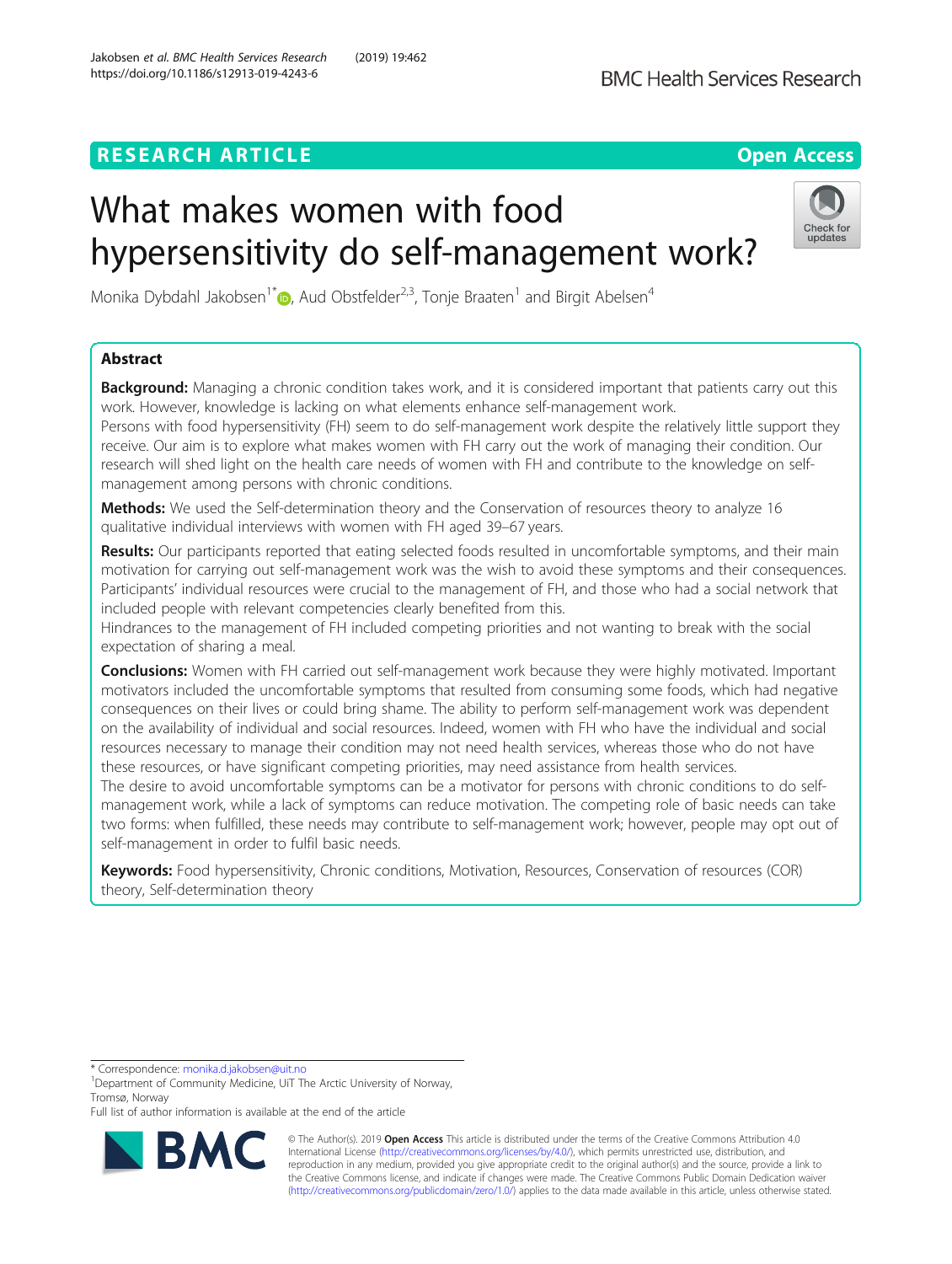# Background

The number of persons with chronic conditions is increasing [\[1](#page-9-0), [2\]](#page-9-0). This presents a challenging and costly problem for health services, which tend to assign more and more of the work of managing such conditions to the patient [\[3](#page-9-0)]. It is considered important that patients do this work, both because it is important for their health and because it lessens the burden on the health care system [[4](#page-9-0)–[6\]](#page-9-0). However, patients do not always conduct this work, which is seen as a major problem and a growing concern [[5\]](#page-9-0). Studies have tried to illuminate what may increase self-management work among patients, but knowledge is still lacking [[5](#page-9-0)].

However, studies do argue that the degree to which selfmanagement work is done depends on the patient's degree of motivation [[6\]](#page-9-0). According to the Self-determination theory (SDT), high-quality motivation requires patents to internalize values and skills for change [[7](#page-9-0)], and highquality motivation is more likely to be achieved if three basic psychological needs are satisfied: the need to be 1) competent, 2) autonomous, and 3) related to others [[7,](#page-9-0) [8](#page-9-0)]. The quality of motivation is also influenced by the goals that are set. For example, intrinsic goals like personal growth and health may result in higher-quality motivation than extrinsic goals such as wealth [\[7](#page-9-0)].

While SDT addresses the elements that contribute to high-quality motivation, the Conservation of resources (COR) theory addresses the actual motivators, and discusses how resources and external conditions influence our ability to do what we are motivated to do. The basic tenet in COR theory is that people use available resources to retain, foster, and protect the things they value [[9](#page-9-0), [10\]](#page-9-0), such as peace, family, self-preservation, well-being, a positive sense of self, and health [9:228]. To protect these things, we use different resources, including material, personal (e.g. skills), and social resources [[9\]](#page-9-0). These resources are strongly associated. For example, individual resources like self-esteem, selfefficacy, and optimism are correlated with social support. Thus, individual resources and social support run in 'packs', referred to as 'resource caravans' [\[9](#page-9-0)]. According to COR theory, the loss or gain of resources can trigger negative or positive resource cycles: people who lack or lose resources are more vulnerable to further resource loss, and achievement of new resources can start positive processes that lead to further resource achievement [\[11](#page-9-0)].

According to COR theory, conditions that are external to the individual can also influence people's ability to protect the things they value; these external conditions are called 'resource caravan passageways' [[9\]](#page-9-0). Supportive resource caravan passageways enhance people's resource reservoirs, and thus their ability to protect what they value. Physical safety, clean water, and good schools are examples of caravan passageways that support people's resource reservoirs [[9\]](#page-9-0). Supportive health care providers (both systems and practitioners) who mitigate treatment burdens can also be seen as supportive resource caravan passageways [\[12\]](#page-9-0). However, resource caravan passageways can also obstruct people's resource reservoirs, and in this way people who struggle to protect their resources can be hindered by conditions beyond their control [\[9](#page-9-0)]. Hobfoll [[11](#page-9-0)] also emphasized that persons belonging to higher social layers are more likely to have caravan passageways that support or enhance their resources. Thus, although it is considered highly important that patients do self-management work for their chronic conditions [\[6\]](#page-9-0), motivation, available resources (resource caravans) and external conditions (resource caravan passageways) may influence the extent to which this work is actually done.

One group that seems to do self-management work is persons with food hypersensitivity (FH). (FH is a collective term for all non-toxic adverse reactions to foods, and is also referred to as food allergies and food intolerances [[13\]](#page-9-0)). In this study, individuals with FH include all those who report that they are hypersensitive to foods; some of them have received a diagnosis of FH from conventional medicine, others have self-defined or alternative medicine-defined FH. Persons with FH carry out selfmanagement work despite the fact that this work can be socially problematic, and despite sparse health services [[14](#page-9-0)–[16](#page-9-0)]. Indeed, FH is controversial; there have been suggestions that too many people claim to have FH, and there is a possible stigma attached to having a restricted diet [\[17](#page-9-0)–[19\]](#page-9-0). Self-management work related to FH may include finding out which foods cause symptoms, purchasing and making foods that do not include symptomcausing components, instructing other persons on the preparation of foods or clarifying the content of meals with other persons, maintaining a nutritious diet despite restrictions, and avoiding a diet that is too restricted.

Our aim is to explore what makes adult women with FH carry out the work of managing their condition. This study is the product of a project that includes only adult women and thus is restricted to this group. Our research will shed light on the health care needs of women with FH and may contribute to the knowledge on selfmanagement among persons with chronic conditions.

# Methods

# Design and sample

We analyzed 16 qualitative individual interviews of women with FH aged 39–67 years (mean age 49.7 years). MJ conducted the practical work of recruitment, interviewing, and analyzing, in close cooperation with the coauthors. The Norwegian Center for Research Data was notified about the study, as per current standards.

The interviews were semi-structured and were planned and carried out for the initial purpose of illuminating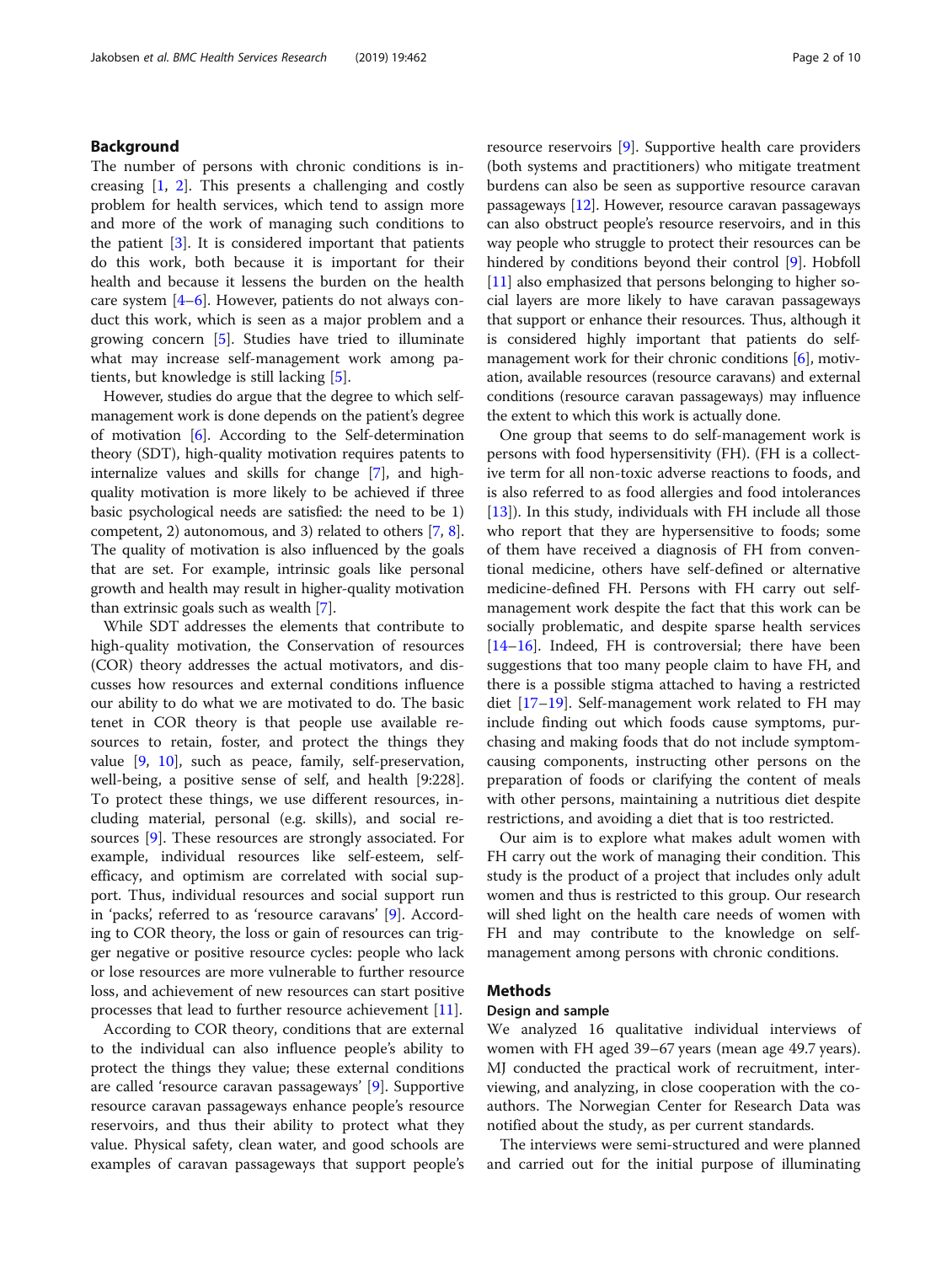the nature of the work that goes into managing FH (as described in another article in press [\[20](#page-9-0)]). MJ developed the interview guide, and the guide was tested in a pilot interview with a woman with FH. This pilot interview led to some small amendments in the interview guide, as well as some amendments in the interview technique.

However, after the first couple of interviews with study participants, the research team noticed that the interviewees showed a considerable ability to manage their FH. This roused the authors' curiosity, and it was decided that that the interviewer should ensure that the analytical question "What is it that makes them manage FH?" was illuminated in the interviews.

The study sample was chosen purposively, with the intention to interview women with and without a diagnosis of FH and with and without other chronic health conditions. Most participants were recruited through acquaintances of MJ or through contacts at The Norwegian Asthma and Allergy Association and The Norwegian Celiac Association. These contacts outside the research team gave potential interviewees information about the study, asked whether they wanted to participate in the study, and asked whether MJ could contact them. This recruitment procedure was chosen to prevent potential interviewees from feeling pressured to participate, under the assumption that a request from someone outside the research team would place less pressure on potential interviewees than a direct request from the researchers. Furthermore, since we placed strong emphasis on the fact that participation was voluntary, women did not have to explain any unwillingness to participate. Thus, we do not know why some women chose not to participate.

In addition to the described recruitment strategy, one woman was recruited through an invitation posted on the Norwegian Asthma and Allergy Associations Facebook page, and one woman self-recruited when she heard about the project topic from MJ.

All scheduled interviews were carried out as planned, except one that was canceled for reasons unrelated to the project. A new participant was recruited to replace this participant.

# Data collection and analysis

The interviews were carried out in five different towns in Norway between August and November of 2016. All interviews were conducted face-to-face in an undisturbed, quiet location chosen by the participant; in the interviewees' homes, in the interviewees' place of work, or on the premises of UiT The arctic university of Norway. One interview per participant was conducted, and only the interviewer and the individual interviewee were present.

Before the interviews started, the participant signed a written informed consent form, and all interviews began with the interviewer asking the participant to describe how she found out that there are food(s) she cannot tolerate. Most participants gave thorough answers to this question, and the interviewer used this information to pose follow-up questions concerning the work of managing FH and what made the participants manage FH. At the end of the interview, the interviewer looked through the interview guide to make sure all topics had been covered. The interviews lasted from 53 to 98 min (mean 67 min), and were audio recorded and transcribed by a professional transcriber. The participants were encouraged to contact the interviewer after the interview if they had anything they wanted to add to the interview, and one participant did so. The participants were not asked to give feedback on the findings.

Before the analysis, the interviews were listened to and read through to allow for familiarization with the data. Then all interviews were read through again, with the focus on exploring what made the women manage FH. During this process, two important answers to this question were discovered: (1) The interviewees showed significant motivation to do the work of managing FH, and (2) The interviewees had *ability* to do the work of managing FH. Consequently, further analyses focused on these two aspects.

First MJ read the interviews, noted what motivated each participant, and made a condensation, which is presented in the second part of the results section. COR theory and SDT were used to interpret these findings and understand the participants' motivations.

Secondly, the researchers analyzed what made the participant able to do the work of managing FH. After having read the interviews we had the clear impression that the participants' individual and social resources, as well as external factors, were important to their ability to do self-management work. This aspect is also emphasized in COR theory, and thus we found COR theory concepts of 'resource caravans', 'caravan passageways', and 'resource spirals' to be useful when discussing the findings. SDT was also used to discuss and understand the findings, and SDT's focus on the interrelationship between motivation and the basic psychological needs of autonomy, competence, and relatedness in particular influenced our interpretation of the interviews. We did not use any software in the analysis.

We observed that the main motivators, as well as the factors that made participants able to do the work of managing FH, were mentioned within the first seven interviews, while in the remainder of the interviews these themes were elaborated and illuminated from other angles. This indicates that saturation was achieved within the 16 interviews, which is in line with studies that have concluded that saturation in studies with purposive samples often occur within the first 12 interviews [\[21](#page-9-0)].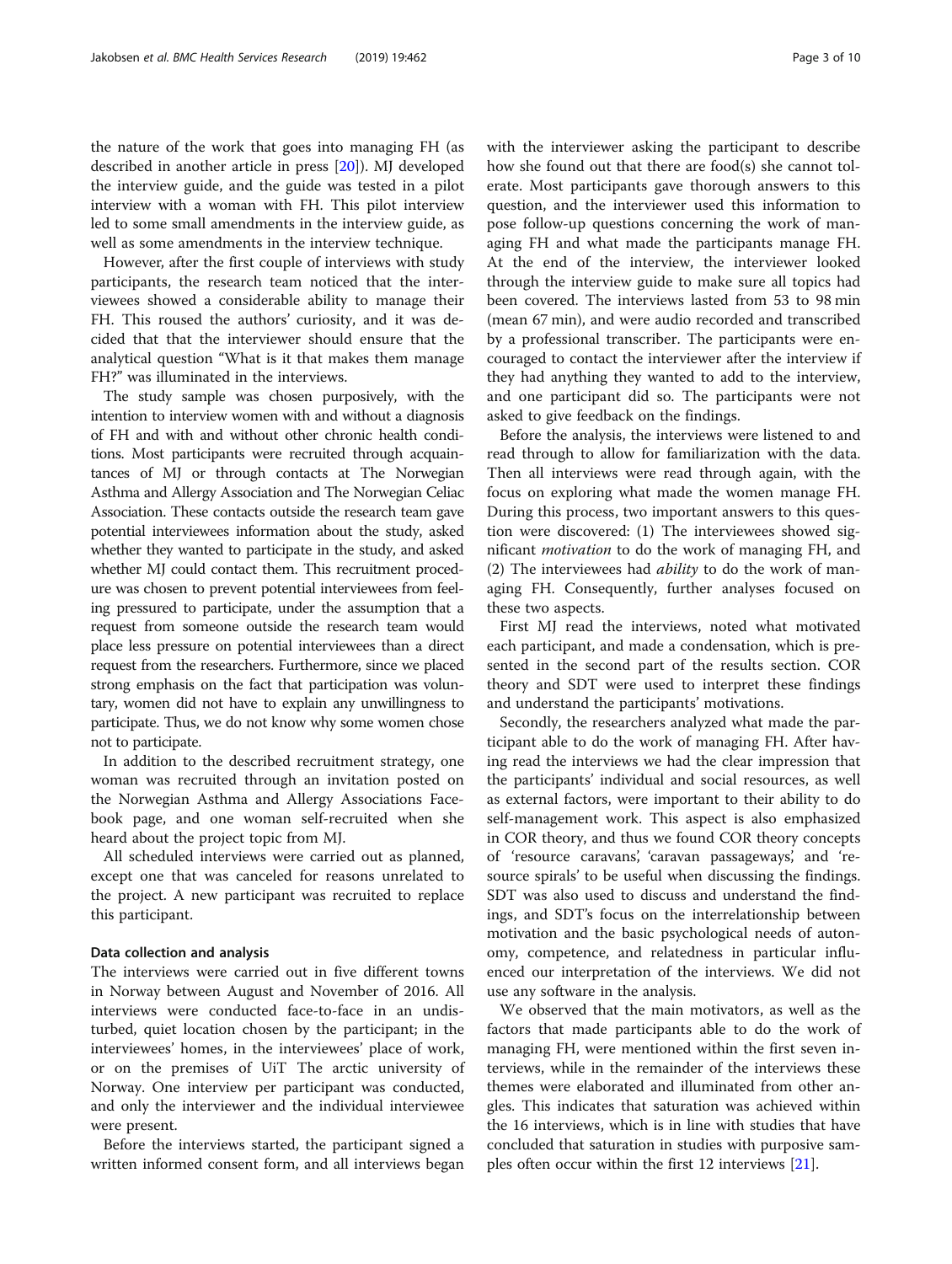# Jakobsen et al. BMC Health Services Research (2019) 19:462 Page 4 of 10

# Results

# Characteristics of the participants

Sixteen women with FH aged 39–67 years (mean age 49.7 years) participated in this study. Eight of these women had a diagnosis of FH based on conventional medicine tests (food allergies, celiac disease, and/or lactose intolerance), two had a diagnosis of irritable bowel syndrome, two said that a medical doctor had mentioned that they had or may have irritable bowel syndrome, and four had no diagnosis of FH from conventional medicine (See Table 1). Most of the women with a diagnosis of FH from conventional medicine reported an additional, undiagnosed FH. Furthermore, eight of the women had other chronic health complaints such as diabetes, hypothyroidism, rheumatoid arthritis, fibromyalgia, or asthma/allergies that required daily medication, while the other eight did not have such conditions. The interviewees described FH or symptoms of FH that had lasted for years or decades. Fourteen women reported hypersensitivity to more than one food; most women reported hypersensitivity to common foods like milk, gluten, or wheat.

Nine interviewees had minor children, eight of whom lived with a partner; and seven had adult children, six of whom lived with a partner. Four women had secondary school as their highest completed education, six had a bachelor's degree, and six women had a master's degree.

# Motivation

Many interviewees revealed a strong motivation to do self-management work, and this was expressed, among

Table 1 Participant characteristics

other things, through an extensive effort to find out which foods caused symptoms, and through the continuous attention they paid to avoid those foods. All participants reported that their physical afflictions or symptoms had persisted for a relatively long period. For some, symptoms began in childhood, for others in adulthood. The most mentioned symptoms were stomach pain, diarrhea, constipation, flatulence, nausea, breathing problems, laxity, low energy, hives, and other skin symptoms. All women had taken the initiative to determine what was causing the symptoms, and after getting advice from others, from health services, from alternative medicine actors, or on their own initiative, they removed one or more foods from their diet, i.e. implemented a restricted diet. After doing this they experienced significant symptom reduction. Some reported that they got rid of their affliction completely, while others experienced improved health and reduced symptoms. The women reported that their main motivation for implementing a restricted diet was to eliminate or reduce physical symptoms they described as uncomfortable or intolerable. Brita (no diagnosis) gave an example of uncomfortable symptoms:

# …suddenly I got sick, I got dizzy, I started sweating, I had to get out, and I threw up.

The women also described that the symptoms had negative consequences on work, general energy level, leisure activities, and quality of life, and the wish to avoid these consequences were strong motivators to do selfmanagement work. The desire to work and take care of

|              | Diagnosis of food hypersensitivity from conventional medicine | Other chronic conditions | Age       | Education level |
|--------------|---------------------------------------------------------------|--------------------------|-----------|-----------------|
| Dina         | Yes, Celiac disease                                           | No                       | $39 - 49$ | Master          |
| Eline        | Yes, Celiac disease                                           | Yes                      | $50 - 59$ | Master          |
| Grethe       | Yes, Celiac disease                                           | Yes                      | $50 - 59$ | Master          |
| Carina       | Yes, Celiac disease and lactose intolerance                   | Yes                      | $60 - 67$ | Secondary       |
| Anna         | Yes, Lactose intolerance (and irritable bowel syndrome)       | Yes                      | 39-49     | Secondary       |
| Helen        | Yes, food allergies                                           | No                       | 39-49     | Master          |
| Mary         | Yes, food allergies                                           | <b>No</b>                | 39-49     | Bachelor        |
| Ruth         | Yes, food allergies                                           | No                       | $50 - 59$ | Bachelor        |
| Frida        | Possible irritable bowel syndrome                             | No                       | $50 - 59$ | Master          |
| Lena         | Yes, irritable bowel syndrome                                 | No.                      | $39 - 49$ | Bachelor        |
| Irene        | Possible irritable bowel syndrome                             | Yes                      | 39-49     | Bachelor        |
| Kristina     | Yes, irritable bowel syndrome                                 | Yes                      | $60 - 67$ | Secondary       |
| Sarah        | No                                                            | No                       | 39-49     | Secondary       |
| Jeanette     | No                                                            | No.                      | $50 - 59$ | Bachelor        |
| Nina         | No                                                            | Yes                      | $50 - 59$ | Bachelor        |
| <b>Brita</b> | No                                                            | Yes                      | $50 - 59$ | Master          |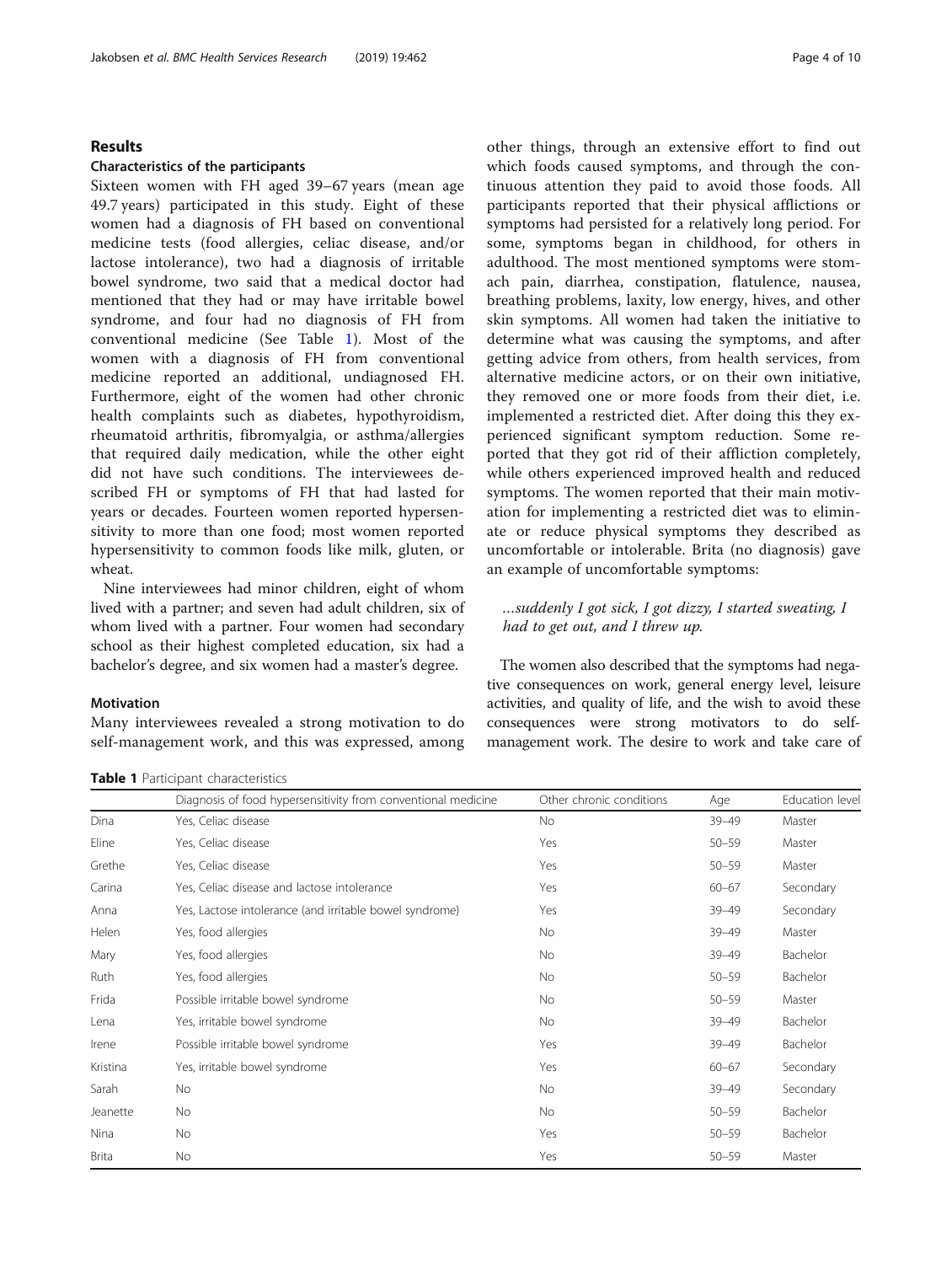children was an especially strong motivator for the interviewees. Jeanette (no diagnosis) verbalized this:

I had symptoms for a while; for half a year to threequarters of a year, all the food just went straight through me (…) and I decided this had to stop. I was on the toilet 20 to 30 times a day. When you have these symptoms, it is almost impossible to go to work, although I did. I want to go to work (…) So I decided that I have to find a way to function, I have to stay healthy. I have responsibilities, I have children and I have a family.

The symptoms could also lead to shame or stigma, which participants tried to avoid by reducing or avoiding the symptoms. Nina (no diagnosis) exemplified this with a story on how she fainted due to intense stomach pain after having ingested an adverse food. She experienced this as embarrassing:

My stomach hurt so, so much (...) and when we were leaving, I fainted and fell on the floor. That is not a fun thing when you are at a restaurant, and it led to a lot of fuss.

Participants mentioned how stomach problems and diarrhea could lead to flatulence or involuntary defecation, which was experienced as very embarrassing. Furthermore, they emphasized the shame related to stomach troubles, referring to it as an unspeakable topic. One of the interviewees said:

It is difficult to speak about this topic (…) it leaves you vulnerable, and it is very embarrassing.

Some women mentioned additional motivations for implementing a restricted diet. For example, a few participants had experienced threatening allergic reactions. Others, having experienced that removing foods made them healthier, tried to remove other foods as well, hoping that this would further reduce symptoms and improve their health. One interviewee perceived certain alternative diets to be particularly healthy and used a restricted diet to avoid weight gain. Some of the women with celiac disease said that a part of their motivation for implementing a gluten-free diet was to avoid sequela.

In summary, the participants said that the main driving force for removing foods from their diet was to avoid symptoms, because these symptoms were uncomfortable and had negative consequences. However, interviewees who did not have strong symptoms showed a lower motivation to consistently implement a restricted diet compared to those with strong symptoms.

# Resources used in self-management work

As mentioned, many interviewees experienced uncomfortable symptoms. They were highly motivated and expended great effort to avoid these symptoms. In this process, their individual resources, often in combination with available social resources, were crucial in finding out what foods caused symptoms and to manage their FH. This was true regardless of whether the women received a diagnosis or whether they had contact with conventional health services or alternative medicine. Interviewees with a diagnosis of celiac disease from conventional medicine received information from health services at the time of diagnosis about how to manage this condition. However, when they experienced new symptoms later on, they used individual resources combined with advice from family or friends to find out what was causing them. Grethe (celiac disease) said:

It was a period in which I could not understand why I was feeling ill (…) So I tried to find out what was making me feel ill, as I have done several times. (…)

When faced with these new symptoms, Grethe went through what she had eaten in the preceding days, and combined this with information from a patient organization and from an acquaintance with celiac disease. Through this process, she understood that wheat starch had caused the symptoms.

Interviewees who had a diagnosis of food allergy or lactose intolerance from conventional medicine also had contact with health services at the time of diagnosis, but after that they used individual and social resources to find out what concrete products and meals to avoid, and which to eat to ensure a varied diet. In this process, they described personal interests in foods and tips from friends and family as useful. This was verbalized by Anna (lactose intolerance):

# I am interested in food (…) and I have some friends who…we talk a lot about food and give each other advice.

Those who did not have any of the above diagnoses from conventional medicine, but received help from actors in alternative medicine, combined this help with individual and social resources. For example, an alternative medicine clinic advised Jeanette (no diagnosis) to start a very restricted diet and then to gradually reintroduce foods. Furthermore, a family member supported her and helped her to interpret tests she underwent to assess whether she was receiving the correct amount of nutrients despite the restricted diet. In addition, Jeanette used her own time and effort to carry out the very restricted diet, and to evaluate how she reacted to newly reintroduced foods.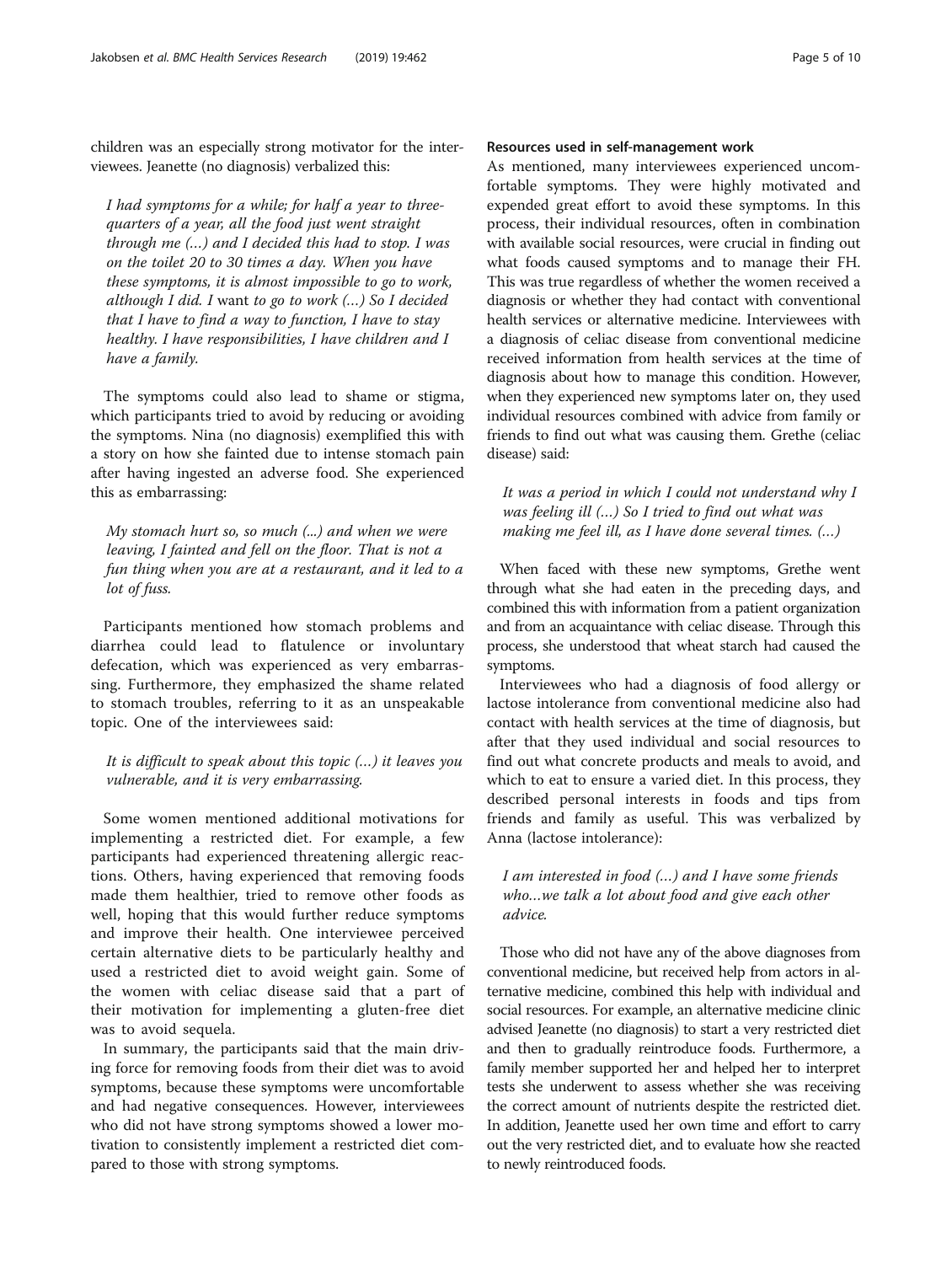Some interviewees did not receive help from health services or from alternative medicine. Instead they mainly relied on their own experiences and resources. Some individual resources that were useful were interest in food, food-related education, and a range of problem-focused strategies, such as planning in advance and bringing one's own food.

One individual resource that seemed crucial to selfmanagement work was the ability to critically assess the advice of others. Interviewees described that some alternative medicine actors recommended diets that were too comprehensive. Other interviewees described that advice from acquaintances was characterized by confusion between FH and other reasons for having a special diet. However, several interviewees critically assessed this information, chose what they considered relevant for them, and thus avoided diets that were too restrictive. Nina (no diagnosis) gives an example:

I have heard about people who go to a homeopath with one small problem, and then they tell you that you react to 30 foods (…) So I avoided this [going to homeopaths].

Interviewees also reported going through individual processes of reorientation, which resulted in the realization that they had to put in time and effort to manage their FH. Further, interviewees described individual, emotion-focused strategies that made it easier to live with the restricted diet, like comparing their situation with that of others who were worse-off, or changing their focus from food to other aspects of their life.

Interviewees who had persons competent in FH in their close network clearly took advantage of this. These interviewees received advice about how to ensure proper nourishment despite the restricted diet. Furthermore, they could ask these network members why new symptoms had appeared and immediately receive an answer, while others spent much more time finding relevant information. Carina (celiac disease and lactose intolerance) gave an example of how family can contribute to clarifying which foods cause symptoms:

But 2 years ago I started to have stomach trouble (…) and I never got well. And my [family member], who is lactose intolerant, said I should try to remove lactose (...) I did, and I got well.

Scarcity of the above-mentioned individual resources, combined with a complex FH and little help from others, seemed to make the work of managing FH challenging, including finding out which foods caused symptoms and what foods and dishes to eat. Further, those who were unsure about which foods caused symptoms did not implement a restricted diet as consistently as

those who were sure about this. Some interviewees also described a reduced ability to critically assess the advice of others, which led to a diet that was a mixture of FH restrictions and other dietary restrictions, which may lead to unnecessary restrictions.

Some interviewees mentioned explicitly how resource scarcity influenced the management of their FH. One example is Mary (food allergies) who said that, because of her lack of energy, it took her a long time to change her diet and find concrete dishes she could eat. Moreover, she often did not have the energy to make varied dishes:

Sometimes I just have to go through the hassle [of making time-consuming dishes] (…) but I do not often have the energy. Usually I make dishes that do not require much effort. (…) So it is the same few dishes.

# External factors that influenced self-management work

The interviews indicated that external factors also influenced self-management work. Some participants reported that they probably had FH for years or decades, but since it was not something they had previously thought about, the symptoms remained unexplained for years. Increased public awareness of FH in the last years contributed to the thought that their symptoms might be caused by FH, which for some was confirmed by conventional medicine. This also led to a restricted diet, and the reduction or removal of symptoms. Thus, the awareness of the phenomenon of FH could be perceived as crucial to carrying out self-management work. The participants also said that other reasons for dieting had received increased attention, and their FH was associated and mixed together with these other diets. Some mentioned that their FH was met with disbelief and criticism; that it was not taken seriously, was perceived as a fad, was linked to hysteria or stress, or was seen as a psychological problem, and participants found this to be stigmatizing.

In general, the interviewees communicated the attitude that meals should be shared, and some expressed the desire not to bother those who made food for them with their demanding restrictions. Some said they wanted to eat what they were offered, just like the others at the table, and some mentioned that they were excluded from certain social situations because of their restricted diet. In short, some interviewees did not want to break with the social expectations of the meal; instead they wanted to take part in the meal, and some interviewees ate foods they could not tolerate to avoid breaking with these expectations. However, this only applied to those with fairly weak reactions to foods. Helen (allergies) is an example of this:

"So I don't mention [the FH], when I am at restaurants. There I eat foods that I would not eat at home."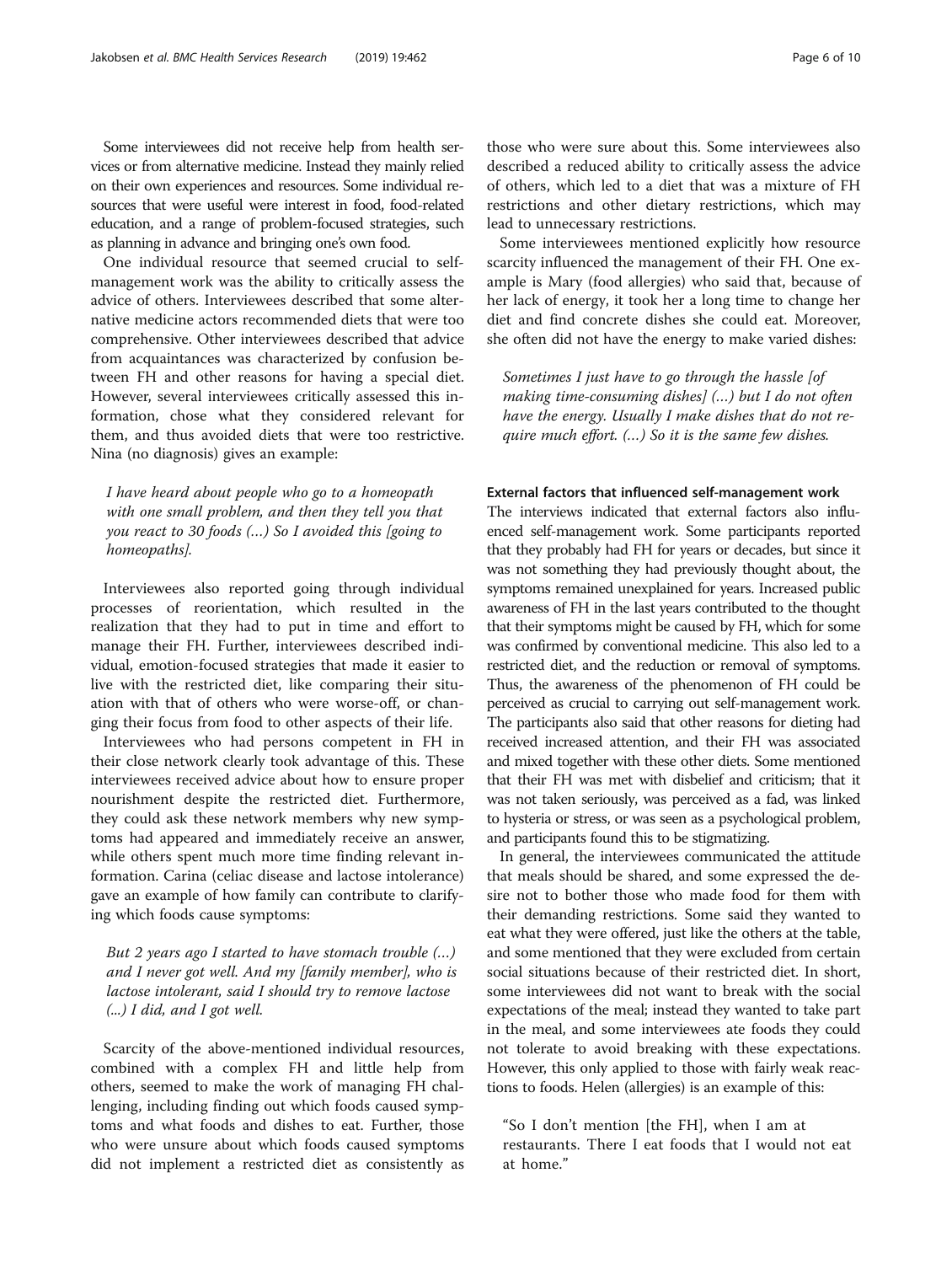Participants also described increased knowledge of FH, which made self-management work easier. However, the interviewees reported varying knowledge levels among staff in restaurants and cafes, which required the participants to assess whether the person they were interacting with had sufficient competence.

The selection of foods and dishes can also be seen as both facilitating and complicating the work of managing FH. Participants with a hypersensitivity to gluten, wheat, or lactose saw the increased selection of gluten- or lactose-free goods as an advantage. Some also found it advantageous that international dishes with less milk and gluten had entered the Norwegian diet. However, the introduction of new foods in the Norwegian diet gave some interviewees new allergies, and some pointed to an increased tendency to put 'everything in everything', which made it more difficult to find out whether the foods they could not tolerate where included in dishes. Some mentioned that increased labeling was an advantage, although some also mentioned examples of over-labeling. Participants mentioned that courses, information, and counseling organized by patient organizations facilitated the work of managing FH. They also mentioned that carrying out a restricted diet was costly, but none said that this stopped them from implementing the diet.

We found no clear relationship between education level and the resources and self-management described in this small sample. However, competing priorities were a factor that made the self-management work difficult for some, especially the priorities of work and small children. Some interviewees expressed that dealing with work and children made it difficult to do the work of finding out what foods they could not tolerate, what concrete foods and dishes to eat, or to implement a varied diet. Frida (possible irritable bowel syndrome), who has a very restricted FODMAP diet, gave an example of how reintroducing foods can cause significant symptoms that are incompatible with work and taking care of children, and thus her diet remains very restricted:

According to the (FODMAP) diet, you are supposed to reintroduce [foods], but you have to have an ocean of time to do this, which I do not have.

# **Discussion**

The interviewees did self-management work because they were highly motivated, and this motivation was expressed through, among other things, being continuously alert to avoid foods they did not tolerate. Important motivators included the uncomfortable symptoms that resulted from consuming some foods, which had negative consequences on their energy, work, and family, or could bring shame or embarrassment.

Individual resources also played a key role in selfmanagement work. Important individual resources were the ability to critically assess advice from others and chose what was relevant, and the realization that it would take time and effort to manage FH. Other individual resources were a broad range of problem- and emotion-focused strategies. Those who had a social network that contained people with relevant knowledge clearly took advantage of this. They received advice about how to ensure a nutritious diet despite the restrictions, and it took them less time to find out which foods caused symptoms. Scarcity of individual and social resources seemed to make it more challenging to do selfmanagement work, and to find out which foods caused symptoms. Lack of competence about what foods that caused symptoms reduced participants' motivation to consistently implement a restricted diet.

One external factor that was important for the management of FH was the increased public awareness of these conditions. Hindrances to this management were competing priorities, wanting to take part in meals like everyone else, and the stigma related to having a special diet. However, the economic costs of a special diet did not hinder participants from implementing it.

Many participants described uncomfortable symptoms, such as gastrointestinal symptoms. For some, these symptoms appeared a short time after they ingested adverse foods. The wish to avoid these symptoms seemed to be an important motivator for persons with FH to conduct self-management work. This is in contrast to other studies that reported that lack of immediate symptoms reduces motivation to conduct the work of managing a chronic condition [[22](#page-9-0), [23](#page-9-0)].

The participants also described that the symptoms could have negative consequences on their lives, family, and work, which they wanted to avoid. The wish to stay healthy and take care of family could be seen as intrinsic aspirations, which produce high-quality motivation according to SDT  $[6]$  $[6]$ . This is also in line with COR theory, which suggests that people strive to take care of and retrieve the things that they centrally value, such as health, work, and family [[9](#page-9-0)]. In addition to this individual motivation to retrieve health, it has also been argued that, while in the past health was considered something that was given to us, the idea that health is an individual responsibility has become more and more prevalent in the last years [[24,](#page-9-0) [25\]](#page-9-0). In other words, the fear of losing things that one really values may be a strong motivator, which may be supported by the expectation that one should take care of one's own health.

Some interviewees also seemed to be motivated to do self-management work due to their wish to avoid embarrassment or shame. Giddens calls shame the 'negative side of an individual's motivational scheme' [[26:](#page-9-0)84], and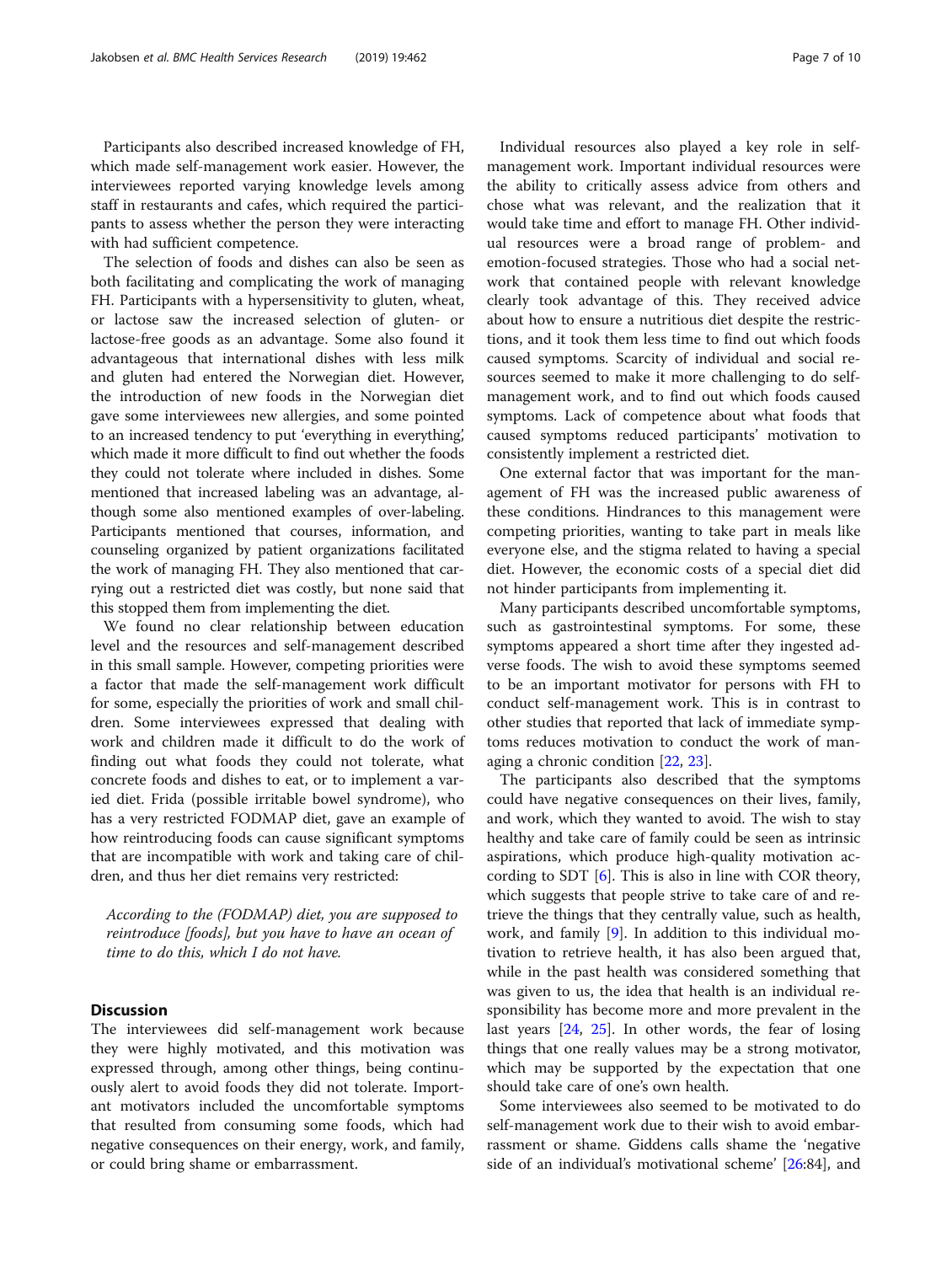other research has also indicated that embarrassment and shame have the potential to motivate [\[27](#page-9-0)]. The avoidance of shame, or doing actions to enhance one's ego or pride, is also described in SDT as a relatively strong motivating force [\[28](#page-9-0)]. Thus, it is probable that persons with other gastrointestinal health conditions may be motivated to do self-management in order to avoid shame or embarrassment. On the other hand, some interviewees did eat adverse foods when they ate with others, which can be seen as an attempt to avoid the stigma that may be connected to a restricted diet. This is in line with studies that have shown that stigma or shame can be obstacles to self-management work, like sticking to a restricted diet [[19](#page-9-0)].

In summary, the wish to avoid uncomfortable symptoms and their consequences were strong motivational forces. However, one may speculate whether these motivators are so strong that they sometimes lead to a diet that is too restricted. Larger access to competent diagnostic help from health services may reduce the extent of this phenomenon.

The interviewees presented individual strategies like problem-focused coping strategies, emotion-focused strategies, and realization of necessary work, which also have been described as enhancing self-management in studies of other chronic conditions [[12,](#page-9-0) [29](#page-9-0)]. However, individual and social resources seemed to be more crucial for women with FH compared to other chronic conditions, and this may be related to the sparse health services available to adult persons with FH [[15,](#page-9-0) [16\]](#page-9-0).

One of the individual resources that interviewees had, to a larger or lesser extent, was the ability to critically assess the advice of others. Assessment like this may be important for persons with chronic conditions in general. However, this assessment may be especially challenging for persons with conditions like FH, because there are many FH conditions, as well as other reasons for having a special diet [[15,](#page-9-0) [30\]](#page-9-0), and these can be mixed together. Furthermore, health services have varying competencies, and conventional health services and alternative medicine can give confliction information [[15](#page-9-0), [17,](#page-9-0) [18\]](#page-9-0).

This study showed that having knowledge about which foods caused symptoms was an important motivator for consistently sticking to a restricted diet. This is in accordance with SDT, which emphasizes that competence is important for high-quality motivation [[7](#page-9-0)]. Furthermore, those who had sufficient individual and social resources seemed to be able to acquire this competence more easily, which is in accordance with COR theory [[11\]](#page-9-0). This may also apply to other groups of people with chronic conditions: available individual and social resources influence whether they gain knowledge, which in turn influences their degree of motivation to do selfmanagement work. Thus, resources may enhance self-

management work both directly and indirectly, via increased access to competence that enhances motivation.

In agreement with previous studies [[29](#page-9-0)], a factor that clearly influenced participants' capacity to do selfmanagement work was competing priorities (such as work and small children). This indicates that not only the amount of resources, but also to what degree these resources are available, influence one's capacity to do self-management work.

Using Hobfoll's [\[9](#page-9-0)] terms, material, individual, and social resources can be seen as 'resource caravans', while the environmental conditions that facilitate or hinder an individual are referred to as 'caravan passageways'. One important factor that seemed to expand caravan passageways in our study was an increased public awareness of FH. Factors that seemed to narrow the caravan passageway and make the work of managing FH more demanding were the stigma related to having a restricted diet and the social expectations related to meals. Thus, while other studies reported that 'caravan passageways' included factors like safety, school quality, and relatively tangible conditions  $[9]$  $[9]$ , in our study caravan passageways were described as being related to attitudes, perceptions, and ways of thinking about food and FH.

According to SDT, it is not only competence, but also autonomy and relatedness that are important for highquality motivation [[7](#page-9-0), [8\]](#page-9-0). The interviewees presented a relatively high degree of autonomy, partly because they assessed and chose the advice that they found most useful. However, the fact that some interviewees chose to eat adverse foods may be related not only to a wish to avoid stigma, but also to a need to be part of the meal like everyone else at the table, which can be seen as ensuring the basic need of relatedness. Breaking with the expectations of the meal may obstruct the bonding and intimacy that takes place when sharing a meal [[19](#page-9-0), [31](#page-9-0)], and may thus threaten relatedness. The wish to attend to one's basic needs probably affects self-management work in other patient groups as well. For example, receiving a self-management arrangement from health services may reduce a patient's feeling of autonomy. Further, other conditions that require a diet, such as diabetes, may threaten the need for relatedness.

As indicated, some interviewees had the individual and social resources necessary to manage their FH, and thus hinder a negative resource cycle [\[11\]](#page-9-0). Others did not have these resources, and/or competing priorities kept them from doing self-management work. Based on this, one may conclude that some persons with FH do not need help from health services, while others may benefit from such help. Help from health services should be based on SDT – principles ensuring competence, relatedness, and autonomy [[7\]](#page-9-0). Relatedness can be ensured through showing understanding and respect. For women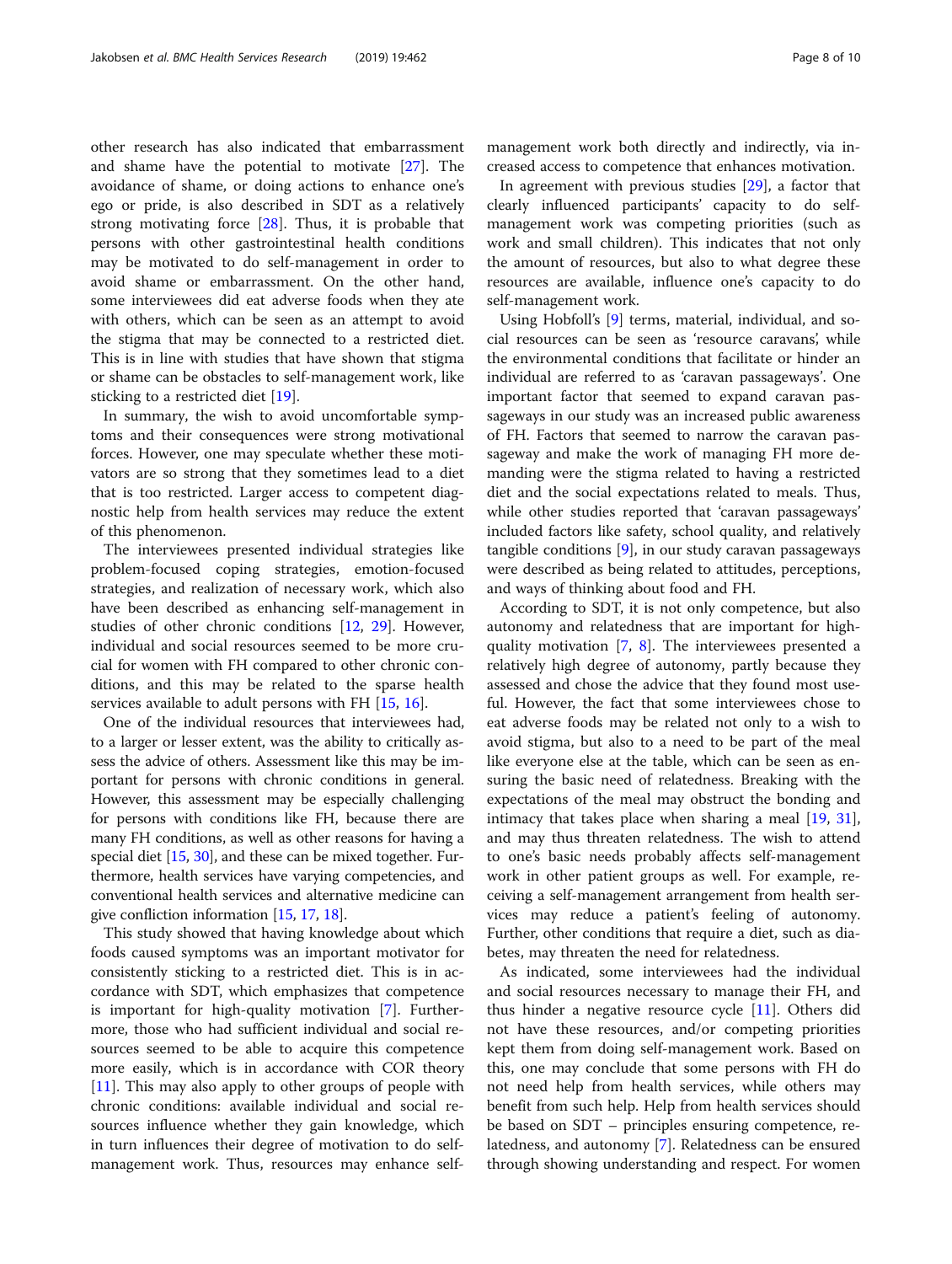with FH, one important competence is knowing what foods to avoid and what foods and dishes to eat.

As described, some participants had the resources necessary to manage their FH. However, management of FH required that participants were constantly alert, and participants also experienced negative reactions towards their restricted diet from others. Studies on persons with food allergies and their families indicate that both of these factors can compromise quality of life [\[32,](#page-9-0) [33](#page-9-0)]. This indicates that even though some persons are able to manage their FH successfully and maintain their health relatively well, they may still experience a reduced quality of life because they have to be constantly alert and deal with negative reactions from others.

One limitation of the study may be that the interviews were designed to focus primarily on illuminating the nature of the work that goes into managing FH. Thus, some information, for example on motivation and resources used, may not have come forth. Further, the limitation to women aged 39–67 removed the opportunity to illuminate what makes men and younger women with FH do self-management work.

One aspect which can be seen as a weakness with the study, and which have to be taken into consideration when reading the present study, is the fact that the sample had a considerably higher education level than the average Norwegian population [\[34\]](#page-9-0). This high education level indicates that the sample had access to more resources than the average population  $[11]$ , including resources that can be used to manage FH. One cannot rule out that a sample of women with a lower education level may have revealed somewhat different findings. For example, none of the participants reported economical costs as a hindrance to implementing a restricted diet. However, this finding may not necessarily apply to other samples.

# Conclusions

The analysis showed that women with FH carried out the work of managing their condition because they were highly motivated. The wish to avoid uncomfortable symptoms, as well as the wish to avoid the negative consequences of these symptoms, were the most important motivators. In addition, some symptoms led to shameful experiences, and the wish to avoid these experiences can be motivating. Further, the analysis showed that selfmanagement was largely dependent on the person's individual and social resources. This may be a result of sparse health services, conflicting information, and mixing FH together with other reasons for having a special diet. Some women with FH had the individual and social resources necessary to manage their conditions, and thus may not need health services. Others may not have the necessary resources, or may have significant competing

priorities, and these individuals may need help from health services. This help may ensure that the basic needs of competence and relatedness are covered. More concretely, improving competence may entail assisting women in determining which foods cause symptoms, which may contribute to avoiding unnecessary restrictions. It may also include assistance in find out what foods and dishes to eat, and assistance in ensuring a nutritious diet. Improving relatedness, through showing understanding and respect, may compensate for any loss of relatedness that people with FH may experience in relation to meals.

Covering the basic needs of competence and relatedness may also contribute to self-management among persons with other chronic conditions. On the other hand, a person's wish to fulfil these basic needs can become an obstacle to self-management work. For example, patients may break with recommended diets to take part in the relatedness offered by sharing a meal.

The wish to avoid uncomfortable symptoms will probably motivate people with chronic conditions in general to conduct self-management work. However, this indicates that those without immediate, uncomfortable symptoms may have lower motivation. The wish to avoid shame can be a general motivator to conduct selfmanagement work, but it can also be an obstacle to this work. Individual and social resources increase a person's capacity to do self-management work directly and indirectly, because people with these resources are able to gain knowledge that increases their motivation.

#### Abbreviations

COR theory: Conservation of resources theory; FH: Food hypersensitivity; REC: Regional Committee for Medical and Health Research Ethics; SDT: Self-Determination theory

#### Acknowledgements

The authors want to express gratitude to the interviewees and those who have helped us recruit interviewees. We also want to thank Ms. Trudy Perdrix-Thoma for language review prior to submission.

#### Authors' contributions

MJ, AO, TB and BA have made substantial contributions in the conception and design of the study. MJ carried out the interviews in close cooperation with AO, TB and BA. MJ did the analysis, and BA and AO made substantial contributions to this work. MJ wrote the first draft, and AO, TB and BA substantively revised the manuscript. All authors have read and approved the final manuscript.

## Funding

The study is founded by the Department of Community Medicine, UiT The Arctic University of Norway (grant agreement 4025). The funders had no role in study design, data collection, analysis of data, or preparation of the manuscript.

## Availability of data and materials

The qualitative interviews cannot be shared, since participant consent for this was not obtained.

#### Ethics approval and consent to participate

Before the study started and in line with procedures, the authors sent a remit assessment to the Regional Committee for Medical and Health